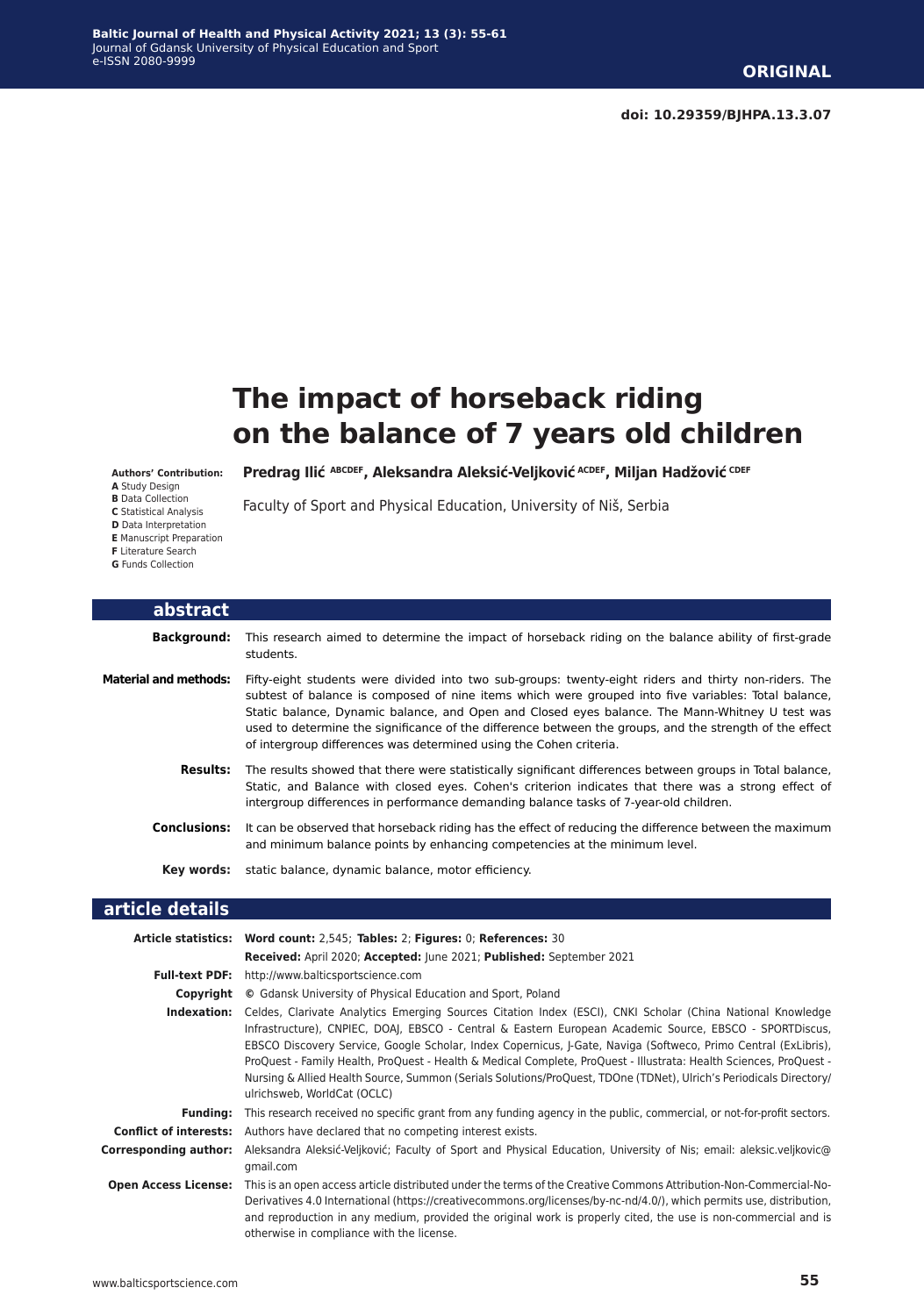# **introduction**

During growth and development, morphological and physiological changes that occur are linked by successive stages determined by the interaction of hereditary and external factors, leading to psychophysical changes in children [1]. Balance, as a motor ability, with a high coefficient of heredity, has the task of maintaining a stable body posture when moving or at rest with a fundamental role in the development of movement [2]. The process of establishing and maintaining balance activates neuromuscular processes controlled by sensory stimulation, processing by the central nervous system with the neuromuscular response [3]. Fatigue, age, gender, weight, height, the amount of support, emotional status, degree of physical activity and motor development, injuries, health status, condition of the vestibular apparatus, state of vision and tactile analyzers, are all factors that affect balance [4,5]. Researchers emphasize that physical activity in the form of customized sports programs for children significantly influences the development of a large volume of motor knowledge and skills. Thus, researchers have found that the role of balance is particularly pronounced in sporting activities and enhancing sports performance [6, 7].

Horseback riding requires a subtle physical and mental skill, followed by delicate twoway communication [8], during which the horse disrupts the rider's balance while the rider is in charge of maintaining the balance and of properly distributing the weight. In this sport, the horse and rider are partners, while managing the trajectories is crucial [9]. The authors of the studies point out that the dominant factors for establishing and maintaining the posture of the body on the horse are the balance and general physical fitness of the rider [10–12]. The primary goal of the rider is adequate muscle contraction during riding to stabilize the body from a labile balance position as well as to control and maintain proper posture [13]. Several studies indicate that children of both sexes start to ride equally at the age of five to six [14–18], but there is still a lack of investigations. This research aims to determine whether there is a statistically significant difference in the balance of children involved in riding compared to the control group of children, namely whether riding has an impact on the development of balance in first-grade elementary school children.

# **material and methods**

#### **sample of respondents**

Fifty-eight students (Mage = $6.88\pm0.38$  years; M body height =  $127.18\pm4.23$  cm; M body mass  $= 27.29 \pm 4.19$  kg) volunteered for the study. They were divided into two sub-samples, ie. to a group of  $n=28$  (M body height  $127.73\pm3.49$  cm; M body mass  $= 27.24\pm3.79$  kg, BMI  $16.79 \pm 1.69$ ) students who have been practicing horseback riding for one year, twice a week for 30 minutes each, and students  $n=30$  (M body height  $127.22\pm4.88$  cm; M body mass  $= 27.34 \pm 4.60$  kg; 17 $\pm 2.28$ ) who do not practice riding. All respondents were enrolled in regular physical education classes, three hours per week. All respondents were clinically healthy and had no locomotor obstruction at the time of the measurement nor any other medical interference that would limit or interfere with the performance of the tests. Parents gave their consent to be tested and all respondents voluntarily participated in the measurement and testing.

#### **sample of instruments**

The sample of measuring instruments consisted of the measurements for the body composition according to the protocol of the International Biological Program (IBP). Physical characteristics of the sample were estimated using the following parameters: Body height - TV (cm) was measured by a meter with an accuracy of 0.1 cm; Body mass  $-TM$  (kg) was measured with a Body Composition Monitor BF511 (OMRON) scale, which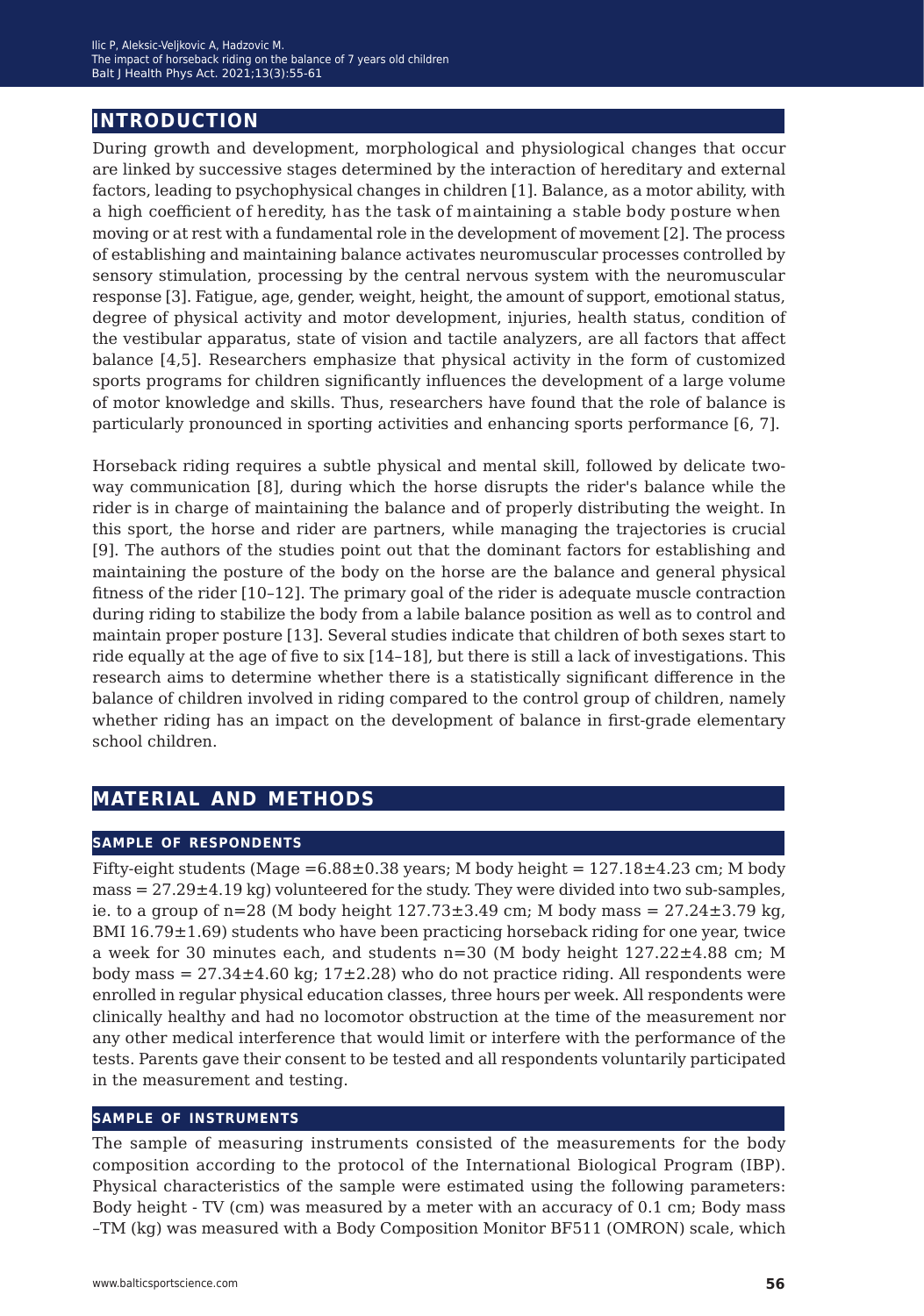is used for children at the age of six and older, which allows the measurement accuracy of 0.1 kg, and Body Mass Index (BMI) ( $kq/m^2$ ) was calculated using the formula:

 $BMI = weight (kg) / height (m<sup>2</sup>) for children.$ 

The subtest Balance of the BOT-2 test for children's motor performance (19) was applied to evaluate the balance. The subtest of balance is composed of nine items: Standing with Feet Apart on the Line – Eyes Open, Walking forward on the Line, Standing on One Leg on the Line – Eyes Open, Standing with Feet Apart on the Line – Eyes Closed, Walking Forward Heelto-Toe on the Line, Standing on One Leg on the Line – Eyes Closed, Standing on One Leg on the Balance Beam – Eyes Open, Standing Heel-to-Toe on the Balance Beam, and Standing on One Leg on the Balance Beam – Eyes Closed. Itemswere grouped into five variables: Total balance, Static balance, Dynamic balance, Open eyes balance and Closed eyes balance.

### **experiment description and operating conditions**

In this paper, a transversal research model was applied. Testing of a sample of non-riding children was conducted during regular physical education classes while testing a sample of children who were enrolled in horseback riding, was conducted at the Impuls Plus Equestrian Club. The subjectswere verbally explained and given a practical demonstration on how to perform each test. Before the testing began, the respondents warmed up for 10 minutes under the guidance of professors, coaches, and volunteers. All respondents were tested under identical conditions and in the same order under the guidance of professors, coaches, and volunteers. During the measurement, the respondents were not wearing shoes, while during testing in they were equipped with adequate physical education equipment for the physical education classes, wearing sneakers and sweatpants. Measurement and testing were assisted by trained volunteers, who were thoroughly familiar with the protocol before measuring and testing. The study was conducted following the Declaration of Helsinki and approved by the Ethics Committee of the Faculty of Sports and Physical Education in Niš (Number 04-2115).

#### **statistical analysis**

All data were processed by the statistical program "SPSS 19." and basic statistical parameters were calculated for examined variables. The distribution of normality of the results was examined by the Kolmogorov-Smirnov test, while the Man-Whitney U test was used to determine the significance of the difference between the values of the median and the arithmetic mean of the sample. The the strength of the effect of intergroupdifferences was determined using the Cohen criteria.

# **results**

Table 1 shows the values of the central and dispersion parameters of the applied balance tests. The normality of the results for the variables was determined using the Kolmogorov-Smirnov test and the assumption of normality of distribution was confirmed for all variables.

| Variable               | Mean  | SD   | Skew.   | Kurt.   | KS test |  |
|------------------------|-------|------|---------|---------|---------|--|
| Non-riders $(n=30)$    |       |      |         |         |         |  |
| Total Balance score    | 30.77 | 3.20 | $-0.30$ | 0.28    | 0.68    |  |
| Static Balance         | 22.93 | 3.13 | $-0.25$ | 0.27    | 0.62    |  |
| <b>Dynamic Balance</b> | 7.63  | 0.67 | $-1.64$ | 1.45    | 2.42    |  |
| Open Eyes Balance      | 22.43 | 1.75 | $-1.5$  | 1.93    | 1.61    |  |
| Closed Eyes Balance    | 8.13  | 2.16 | 0.59    | $-0.58$ | 0.94    |  |

Table 1. Descriptive statistics and normality of distribution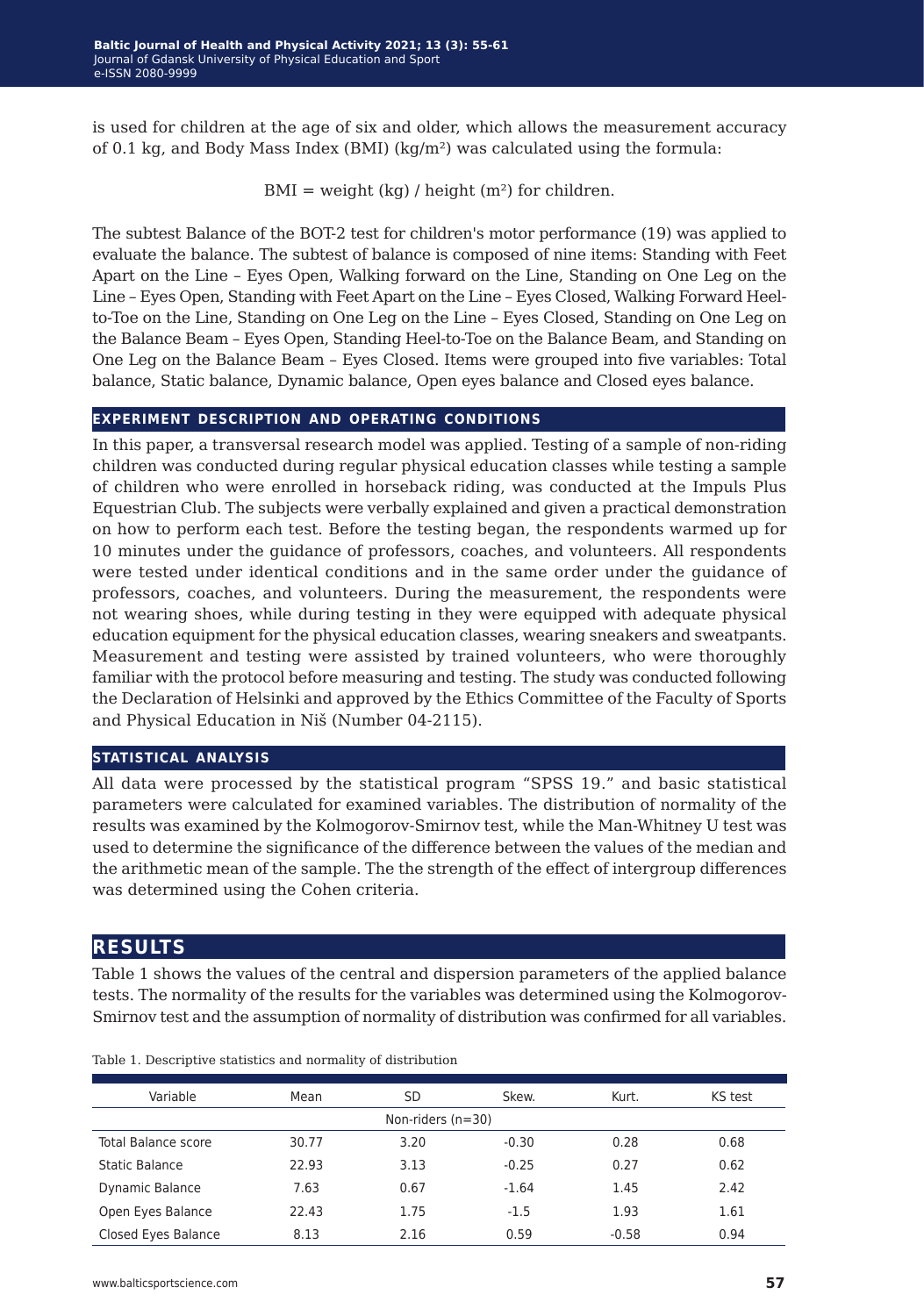#### Ilic P, Aleksic-Veljkovic A, Hadzovic M. The impact of horseback riding on the balance of 7 years old children Balt J Health Phys Act. 2021;13(3):55-61

| Variable                | Mean  | SD   | Skew.   | Kurt.   | KS test |  |
|-------------------------|-------|------|---------|---------|---------|--|
| Horseback riders (n=28) |       |      |         |         |         |  |
| Total Balance score     | 34.28 | 1.67 | 0.12    | $-1.25$ | 0.91    |  |
| Static Balance          | 26.00 | 1.78 | 0.08    | $-0.83$ | 0.63    |  |
| <b>Dynamic Balance</b>  | 7.50  | 0.84 | $-2.84$ | 10.81   | 1.75    |  |
| Open Eyes Balance       | 22.79 | 1.32 | $-1.26$ | 1.42    | 1.29    |  |
| Closed Eyes Balance     | 10.71 | 1.39 | 0.06    | $-0.60$ | 0.89    |  |

Mean – arithmetic mean, SD – standard deviation, Skewness – value of asymmetry, Kurtosis – flattening, KS test – Kolmogorov-Smirnov test.

In further analysis (Table 2), Mann-Whitney U test results revealed a significant difference in the Total Balance Score, Static Balance, and Closed-Eyes Balance, between the rider and non-rider group of children at the significant level ( $p < 0.05$ ).

Table 2. Man-Whitney U test and Cohen's criterion

| Variable            | Man-Whitney U (Z) | Sig. | Cohen's criterion |     |
|---------------------|-------------------|------|-------------------|-----|
| Total Balance score | $-4.43$           | 0.00 | $-0.58$           | 0.6 |
| Static Balance      | $-3.95$           | 0.00 | $-0.52$           | 0.6 |
| Dynamic Balance     | $-7.93$           | 0.43 | $-0.10$           | 0.1 |
| Open Eyes Balance   | $-0.55$           | 0.58 | $-0.07$           | 0.1 |
| Closed Eyes Balance | $-4.40$           | 0.00 | $-0.58$           | 0.6 |

Sig. – (2-tailed) significance level (p), Z – value of approximation. r – size of influence

The magnitude of the differences (r) of test variables was calculated using the formula  $r = Z / \sqrt{N}$ . (N is the total number of respondents  $-58$ ) according to Cohen's criteria (0.1 = small influence,  $0.3$  = medium influence and  $0.5$  = large influence). It can be concluded that riding contributes to the improvement with a large impact of the variables Total Balance Score, Static Balance, and Closed-Eyes Balance.

Considering the results in Table 2, the Mann-Whitney U test showed a statistically significant difference between three variables of balance at a significance level of 0.05. Median and arithmetic mean (Mean) in Table 1 emphasize better results in riding students than non-riding students and also show a positive direction of riding influence on balance development. Cohen's criteria  $(r = 0.58)$  indicate a large effect of intergroup differences. It can be observed that horseback riding has the effect of reducing the difference between the maximum and minimum balance points by enhancing competencies at the minimum level.

# **discussion**

The results of the study showed that a thirty-minute, twice a week riding exercise program for the primary school children involved in the first year, improves static and dynamic balance, because the respondents showed better test results, compared with a non-riding group of children. Since the research is not longitudinal, these resultsmust be confirmed in future studies. The riding program was tailored to the individual competencies of the child to the extent necessary so that it was implemented through play, in order not to overburden the child, but to produce positive persistent effects [20] which gradually led to improvements in the full control of capabilities [21] with the effect of improving balance. The results obtained in this study suggest that the use of the BOT-2 sub-test, which was used to evaluate balance, is potentially useful for monitoring changes in balance as an indicator of pedestrians' stability. Balancing also leads to enhancement of motor interaction between a rider and the horse [22].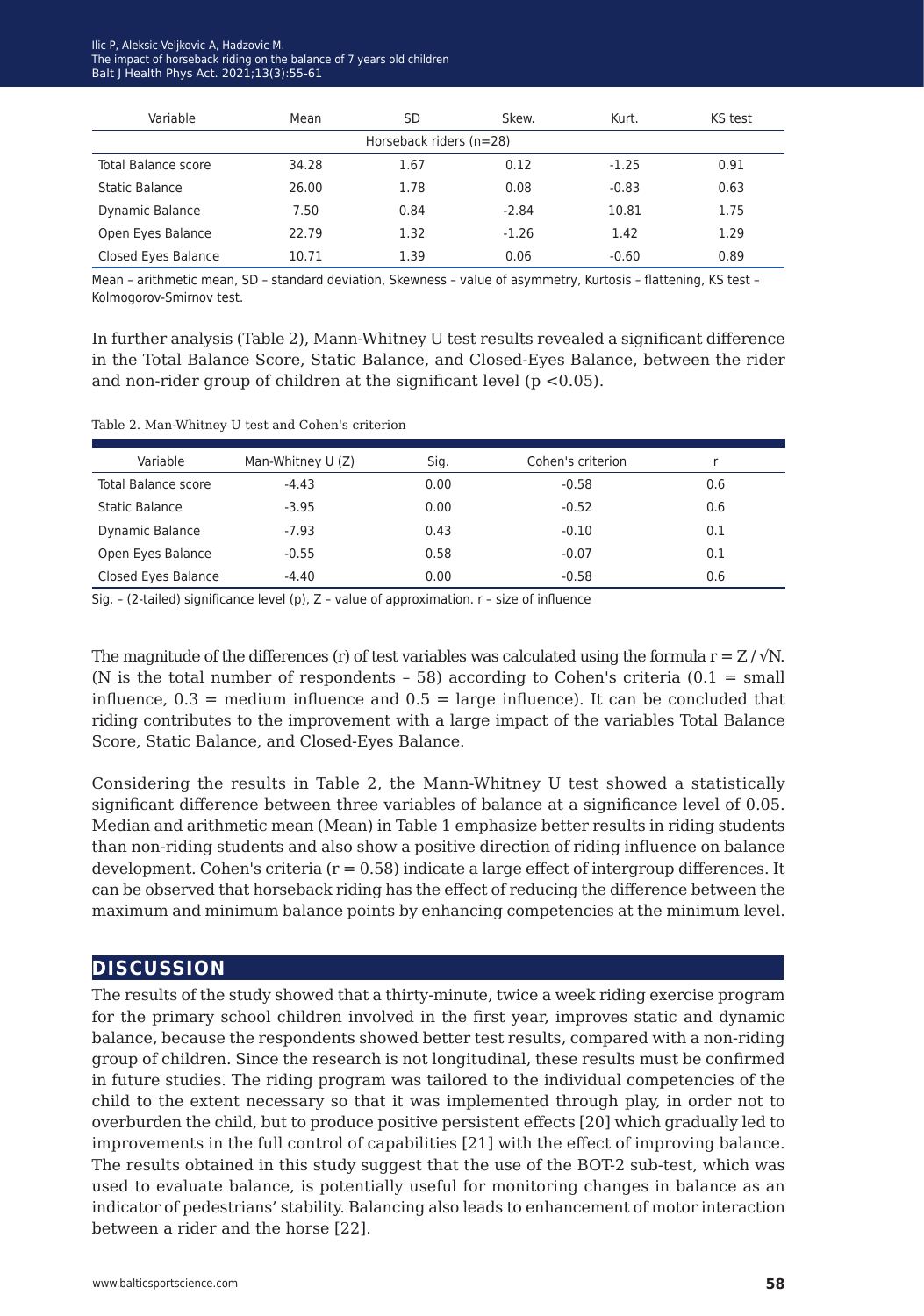Horseback riding requires the rider's ability to stabilize his/her body, due to the loss of balance, caused by the movements of the horse's body. It must be emphasized that the periodic nature of the movement of the horse plays an important role in the mobilization of the rider's competencies to achieve dynamic coordination of the rider with the horse. Through a combination of musculature and learning effect, more experienced riders noticed an additional decrease in balance-induced amplitude of body movement characteristic of less experienced riders [13]. During the walking movement of the horse, for each step, the rider's body is pulled out of the balance twice relative to the transverse axis with a combined twisting motion around the vertical axis [23]. Deriving from the balance due to the three-dimensional equine movement requires the rider to stabilize the torso from the labile balance position and maintain postural status [13, 24] relying on a small contact surface of stirrups of the most common dimensions 4.5 x 12 cm. The concept of balance is based on a synergistic relationship between the musculature of the body, legs, joints, impulses of visual control, the vestibular and somatosensory systems and the response of the body in phase timeline with the use of supports: the hinges of the rider, through which the vertical force is exerted through the vertical movement of the horse's body up and down, and the rider's weight, through its flexibility and endurance on the stirrups, maintains the rider's balance position. The fact that the rider must adapt to the horse in a phased manner contributes to the development of all designated balance systems. Lagarde et al. [23] emphasize that the horse–rider relation comprehensively, spatially and temporarily activates the rider's sensory-motor system, activating the brain rhythms of isolated brain regions [23]. The ability to accomplish this task influences the development of balance [25].

Riding exercises have a positive effects on the development of balance, as shown in this study because the primary goal of the rider's muscle contraction during riding is to stabilize the rider, control and maintain posture, and coordinate the rider's movements, rather than to produce muscle strength [13]. During movement, dynamic horse movements improve muscular contractionswith reflex stresses, dynamic postural balance, stabilize joints, anticipation, and control of balance in riders [26]. Children as young as seven have no strength in basic musculature. Riding exercises improve strength and, as a result, there is an improvement in balance in children riders, which may clarify the difference in balance between the experimental and the control groups in this research.

Rhythmic and repetitive movements of the horse in motion strongly affect proprioceptive stimulation, also stimulating the upper-system of the motor neurons and entering information similar to patterns of pelvic movement while walking [26], thus improving balance. Caused by the rhythmic movements of the horse during various strokes, the muscles of the lower extremities, abdomen, back, and pelvis are constantly activated [13, 27, 28] applying the same movement pattern and resisting the force of gravity to establish and maintain a posture on a horse. Improved balance is a result of the activation of strengthened muscles and joints and helps to establish and maintain static and dynamic postural stability [26] aswell as to improve general fitness. This study suggests that riding affects balance improvement, which can be found in the views of other authors who emphasize that better control of the body muscles increases the proprioceptive and vestibular functions induced by riding exercise and has a positive effect on improving balance [29]. The conclusion of this research that riding improves balance is also found in the study of Lagarde et al. [23] conducted on experienced and less experienced riders, indicating decreased phase mobility of the body in the sagittal, vertical and horizontal planes of experienced riders, suggesting that riding exercises lead to better balance [23]. Among other things, the coincidence of the period of initial motor skills specialization [30] and the period of riding practice leads to better balance in riding children.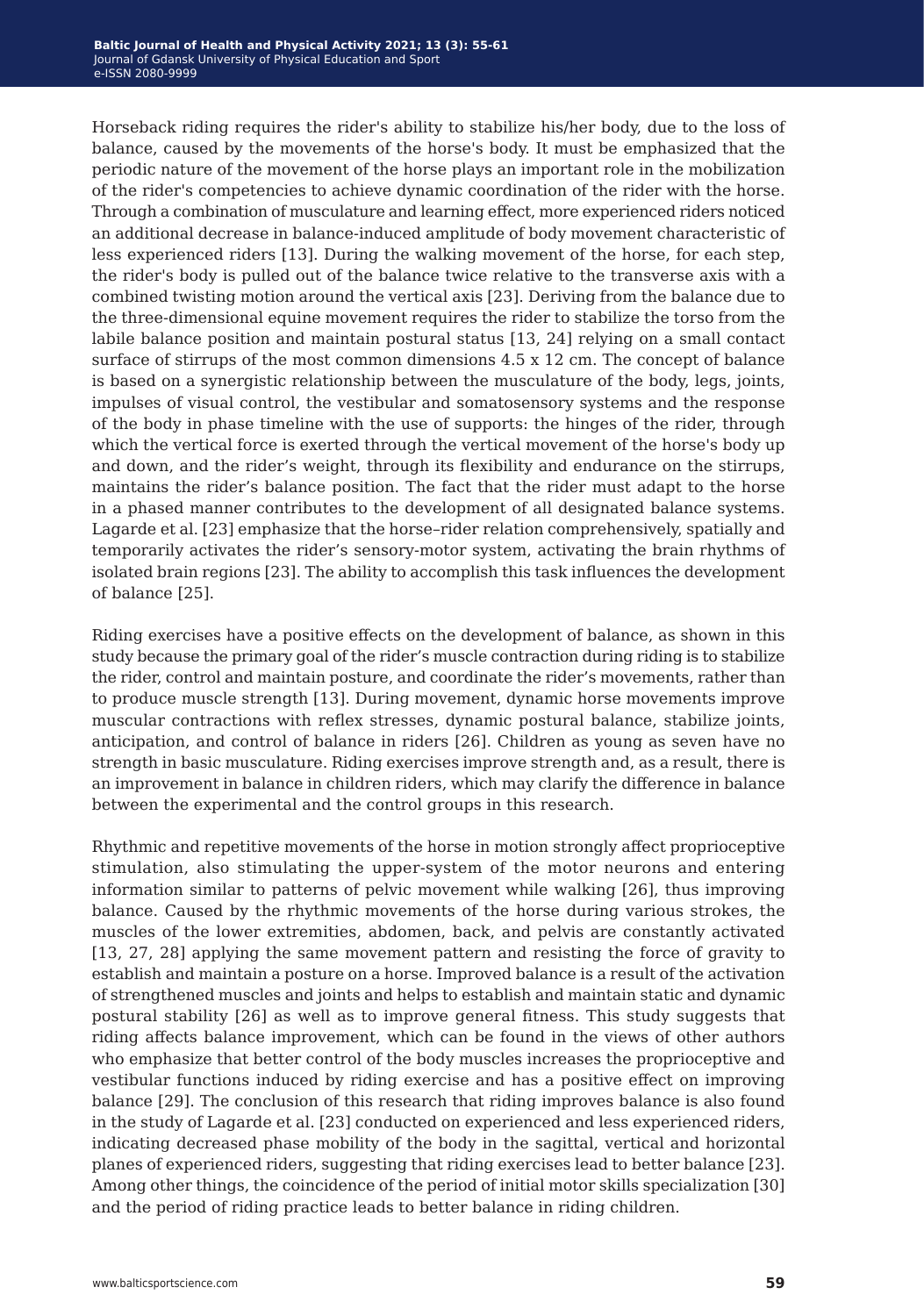# **conclusion**

This transversal research was conducted to determine whether there is a difference in balance among first-grade students who, in addition to physical education, practice riding, as compared to non-riding students. Based on the analysis of the results of this research, it can be concluded that there is a statistically significant difference in the numerical values of balance between first-grade elementary school students who, besides physical education classes, also practice horse riding, and students who attend only regular physical education classes. Therefore, hypothesis H0 can be accepted. It can be concluded that the combined effect of riding programs and physical education classes leads to a better improvement in balance compared to the physical education program, and that riding has a great influence on the development of balance, whereby hypothesis H1 can be accepted. From the riding theory, although the balance is highly genetically conditioned, this study indicates that an additional program of riding exercises, twice a week, for one year, in addition to regular physical education, can improve balance.

## **limitation**

A limitation of this study is the inability to generalize, due to the small number of transversal research respondents, suggesting that research should be conducted on a larger representative number of samples to confirmthe association and influence of riding exercise on balance. The results of this study could be used in future research into the development of motor skills in students and their relationship to riding, although studies exploring the impact of riding exercise on balance are still lacking.

#### **references**

- [1] Haibach PS, Reid G, Collier DH. Motor learning and development. [Internet]. Motor learning and development. 2011. Available from: <http://ovidsp.ovid.com/ovidweb.cgi?T=JS&PAGE=reference&D=psyc8&NEWS=N&AN=2011-20438-000>
- [2] Condon C, Cremin K. Static balance norms in children. Physiother Res Int. 2014;19(1):1-7. [https://doi.org/10.1002/](https://doi.org/10.1002/pri.1549) [pri.1549](https://doi.org/10.1002/pri.1549)
- [3] Westcott SL, Lowes LP, Richardson PK. Evaluation of postural stability in children: current theories and assessment tools. Phys Ther. 1997;77(6):629–45.<https://doi.org/10.1093/ptj/77.6.629>
- [4] Habib Z, Westcott S. Assessment of anthropometric factors on balance tests in children. Pediatr Phys Ther. 1998; <https://doi.org/10.1097/00001577-199801030-00003>
- [5] Goulding A, Jones IE, Taylor RW, Piggot JM, Taylor D. Dynamic and static tests of balance andpostural sway in boys: Effects of previous wrist bone fractures and high adiposity. Gait Posture. 2003 Apr;17(2):136-41. [http://doi.](http://doi.org/10.1016/s0966-6362(02)00161-3. ) [org/10.1016/s0966-6362\(02\)00161-3.](http://doi.org/10.1016/s0966-6362(02)00161-3. )
- [6] Mickle KJ, Munro BJ, Steele JR. Gender and age affect balance performance inprimary school-aged children. J Sci Med Sport. 2011;14(3):243-248[. https://doi.org/10.1016/j.jsams.2010.11.002]( https://doi.org/10.1016/j.jsams.2010.11.002)
- [7] Kaur D, Singh A, Najwatul N, et al. Balance and motor skills among preschool children aged 3 to 4 years old. Malaysian J Med Heal Sci. 2015.
- [8] Wipper A. The Partnership: The Horse-Rider Relationship in Eventing. Symb Interact. 2000; 23(1):47-70. [https://](https://doi.org/10.1525/si.2000.23.1.47) [doi.org/10.1525/si.2000.23.1.47](https://doi.org/10.1525/si.2000.23.1.47)
- [9] Baillet H, Thouvarecq R, Vérin E, et al. Human Energy Expenditure and Postural Coordination on the Mechanical Horse. J Mot Behav. 2017;49(4):441-457.<https://doi.org/10.1080/00222895.2016.1241743>
- [10] Newell KM, Liu YT, Mayer-Kress G. Time scales inmotor learning and development. Psychol Rev. 2001;108(1):57–82. [https://doi.org/10.1037/0033-295X.108.1.57](https://doi.org/10.1037/0033-295X.108.1.57 )
- [11] Bompa TO, Haff GG. Periodization: Theory and Methodology of Training. Champaign, Ill.: Human Kinetics; 2009.
- [12] Roberta D, Sherman T. Olympic Committee Releases New Position on the Female Athlete Triad: How Ovarian Binge Eating in BN. 2006 (August).
- [13] Clayton H, Terada K, Mullineaux D, Lanovaz J, Kato K, Clayton H. Electromyographic analysis of the rider's muscles at trot. Equine Comp Exerc Physiol. 2004; <https://doi.org/10.1079/ECP200420>
- [14] Pugh TJ, Bolin D. Overuse injuries in equestrian athletes. Current sportsmedicine reports. 2004;3(6):297-303. [https://](https://doi.org/10.1249/00149619-200412000-00003) [doi.org/10.1249/00149619-200412000-00003](https://doi.org/10.1249/00149619-200412000-00003)
- [15] Fox SE, Ridgway EB, Slavin SA, Upton J, Lee BT. Equestrian-related injuries: Implications for treatment inplastic surgery. Plast Reconstr Surg. 2008;122(3):826-832.<https://doi.org/10.1097/PRS.0b013e318182372e>
- [16] Dashper K. Together, yet still not equal? sex integration in equestrian sport. Asia-Pacific J Heal Sport Phys Educ. 2012;3(3):213:225. [https://doi.org/10.1080/18377122.2012.721727](https://doi.org/10.1080/18377122.2012.721727 )
- [17] Ille N, Aurich C, Erber R, Wulf M, Palme R, Aurich J, et al. Physiological stress responses and horse rider interactions in horses ridden bymale and female riders. Comp Exerc Physiol. 2014;10(2):131-138.<https://doi.org/10.3920/CEP143001>